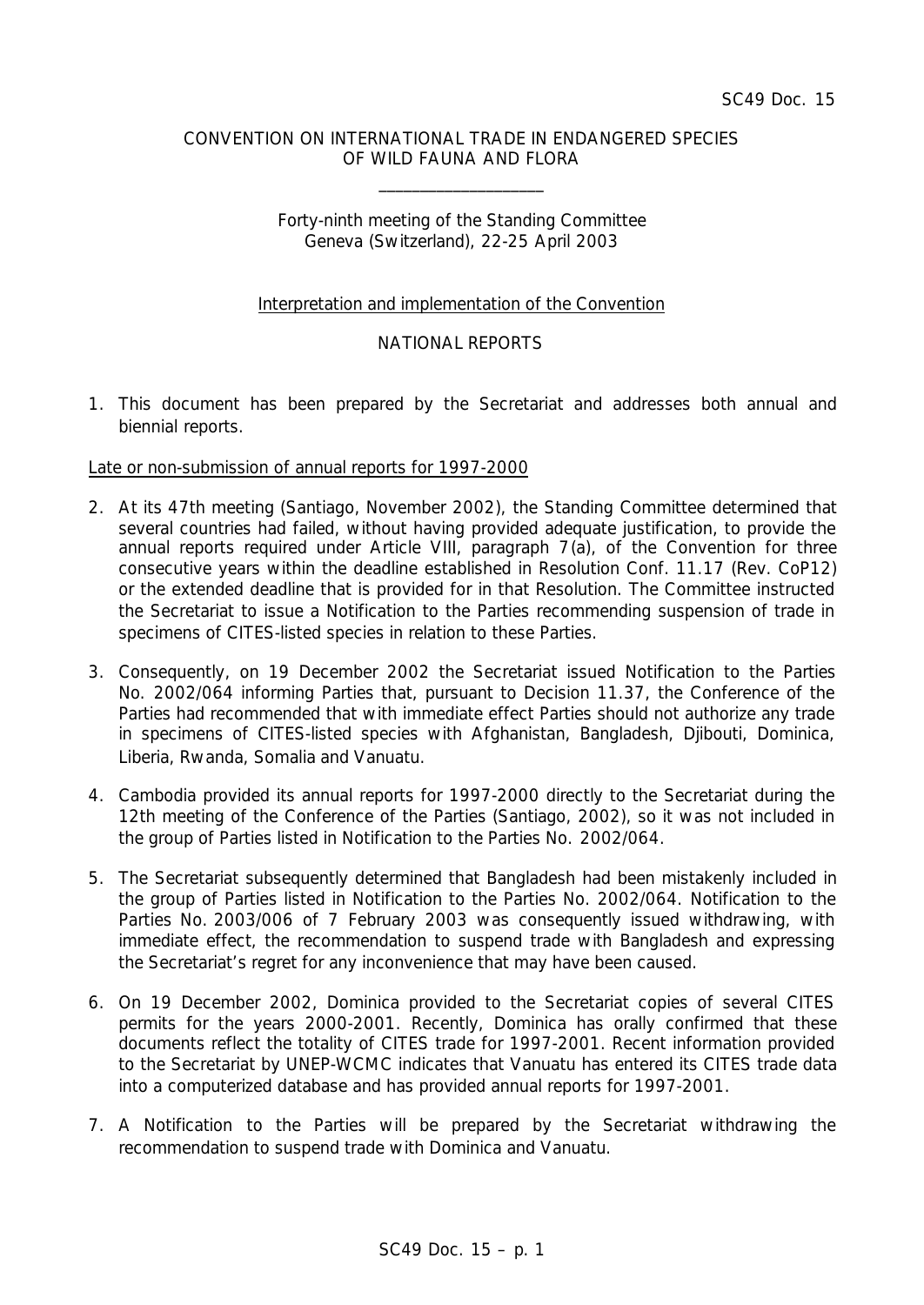8. No communication on the late or non-submission of annual reports has been received from Afghanistan, Djibouti, Liberia, Rwanda or Somalia.

### Late or non-submission of annual reports for 1999-2001

- 9. At its 12th meeting, the Conference of the Parties determined that Decisions 11.37 and 11.89 had proved to be useful in promoting compliance with the requirement to submit annual reports and should therefore remain in effect.
- 10. UNEP-WCMC has advised that the percentage of the number of Parties that complied with the annual report requirement is 89.4 per cent for 1999, 78.8 per cent for 2000 and 58.8 per cent for 2001.
- 11. The Secretariat has written to 10 Parties that the Secretariat's records show to have failed, without having provided adequate justification, to provide annual reports for the years 1999-2001. Six of these Parties are currently subject to the recommendation to suspend trade in Notification to the Parties No. 2002/064.

# Working Group on reporting

- 12. At its 12th meeting, the Conference of the Parties directed the Standing Committee to:
	- *12.87 a) (…) undertake a review of the reporting requirements under the Convention with a view to identifying and analysing the causes of non-compliance with those requirements and proposing ways to turn reporting requirements into useful management tools for Parties.*
- 13. Specific terms of reference for this review, covering both annual and biennial reports, were set forth within Decision 12.87 (see Annex). The Standing Committee is to report on the results of the review at the 13th meeting of the Conference of the Parties.

# Recommendations

- 14. As required by Decision 11.89 the Standing Committee should determine, on the basis of this report and an oral report by the Secretariat at the 49th meeting of the Committee, which Parties have failed to provide annual reports for the years 1999-2001 without having provided adequate justification. In keeping with Decision 11.37, the Secretariat will then issue a Notification to the Parties recommending suspension of trade in specimens of CITES-listed species in relation to those Parties.
- 15. The Secretariat recommends that the Standing Committee establish a working group for undertaking a review of reporting requirements under the Convention and providing related findings and conclusions at the 50th meeting of the Standing Committee.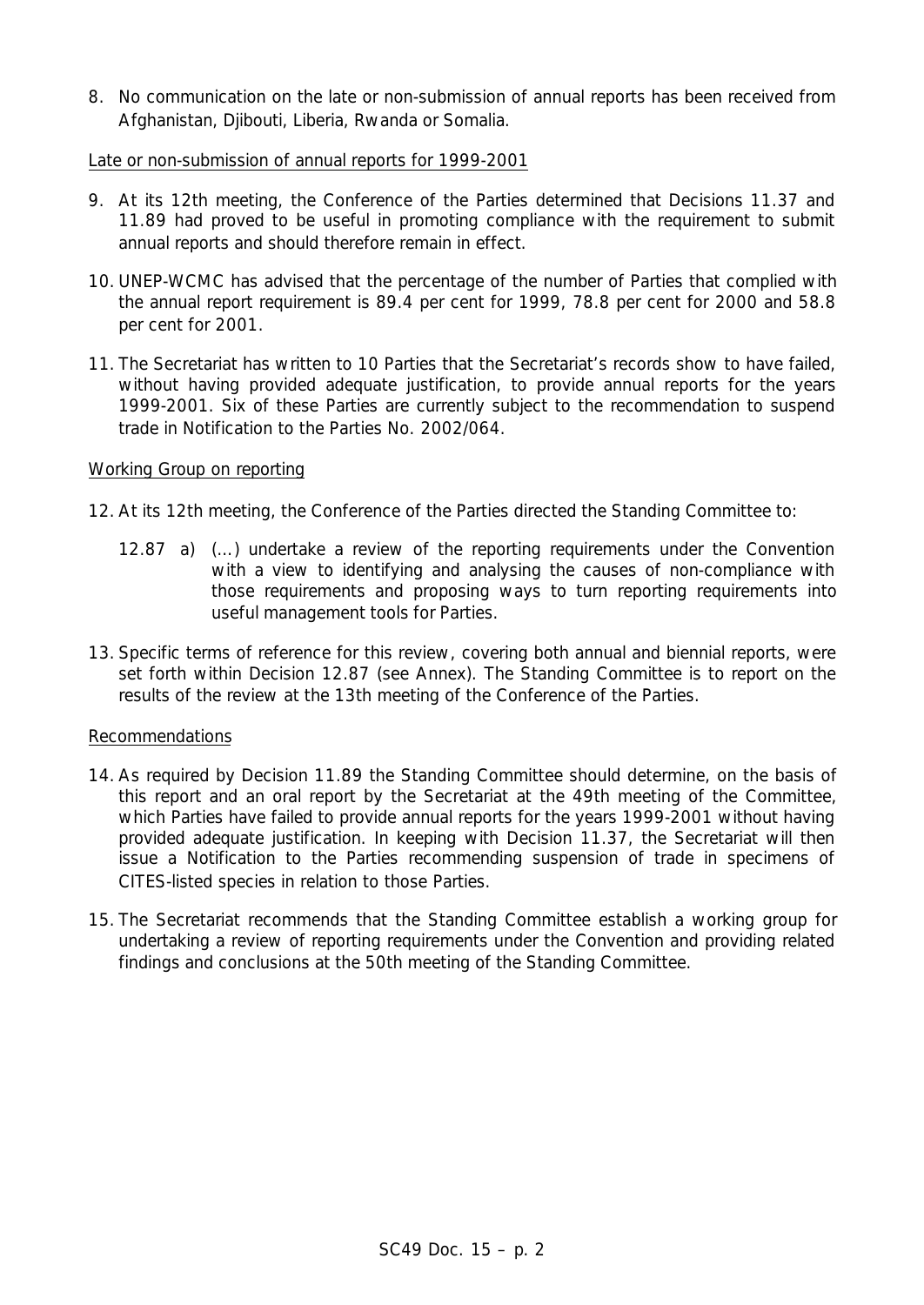### *Reporting requirements*

#### *Directed to the Standing Committee*

- *12.87 a) The Standing Committee shall undertake a review of the reporting requirements under the Convention with a view to identifying and analysing the causes of noncompliance with those requirements and proposing ways to turn reporting requirements into useful management tools for Parties.*
	- *b) The review shall consider the:*
		- *i) various reporting requirements under the Convention and Resolutions and Decisions of the Conference of the Parties (e.g. annual reports, biennial reports, special reports, etc.);*
		- *ii) feasibility and desirability of undertaking analyses of Parties' capacity to produce complete, accurate and timely reports;*
		- *iii) possible inclusion of CITES reports in broader biodiversity or state-of-theenvironment reports;*
		- *iv) experience of other conventions in facilitating Parties' compliance with reporting requirements;*
		- *v) sufficiency of the existing Guidelines for the preparation and submission of CITES annual reports;*
		- *vi) actions needed to make better use of CITES data through graphic review tools, building on the report on CITES trade data: an under-utilized wildlife resource, and to develop the searchability of such data on the CITES website;*
		- *vii) desirability and feasibility of producing an International Yearbook of Wildlife Trade;*
		- *viii) work of the Standing Committee related to information management systems;*
		- *ix) additional financial or technical assistance that might facilitate reporting;*
		- *x) implications of technological developments such as electronic permitting;*
		- *xi) desirability and feasibility of a coordinated global system for the issuance and monitoring of CITES permits and certificates;*
		- *xii) accessibility of annual reports;*
		- *xiii) consequences of persistent late or non-submission of reports, despite assistance;*
		- *xiv)possible need to revise or draft relevant resolutions of the Conference of the Parties;*